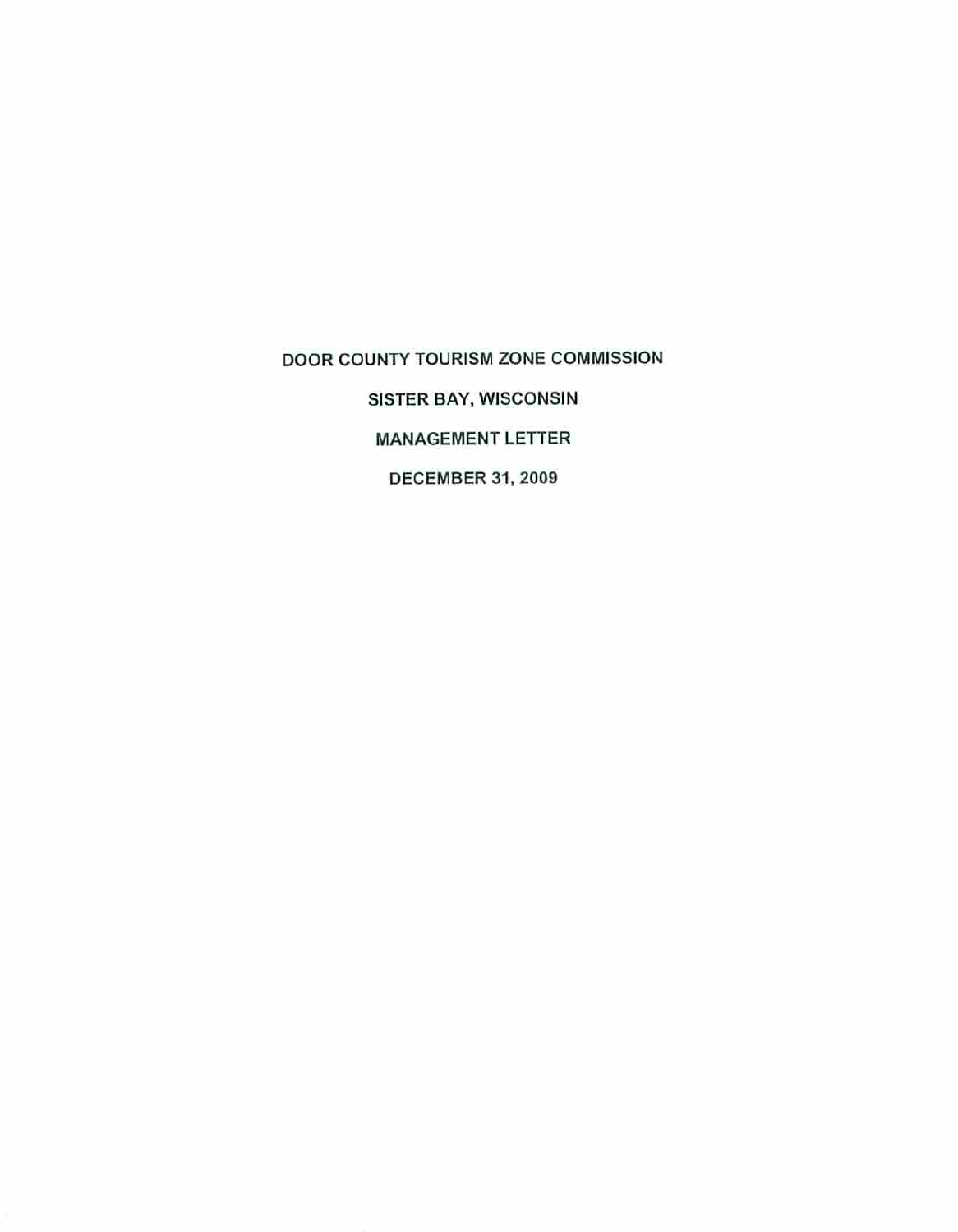

To the Commissioners Door County Tourism Zone Commission Sister Bay, Wisconsin

We have completed our audit of the basic financial statements of Door County Tourism Zone Commission (the "Commission") for the year ended December 31, 2009. The Commission's financial statements, including our report thereon dated April 12, 2010, are presented in a separate audit report document. Professional standards require that we provide you with the following information related to our audit.

# Our Responsibilities Under U.S. Generally Accepted Auditing Standards

As stated in our engagement letter, our responsibility, as described by professional standards, is to plan and perform our audit to obtain reasonable, but not absolute, assurance that the financial statements are free of material misslatement and are fairly presented in accordance with accounting principles generally accepted in (he United States of America. Because an audil is designed to provide reasonable, bul not absolute, assurance and because we did not perform a detailed examination of all transactions, there is a risk that material errors, fraud, noncompliance with the provisions of laws, regulations, contracts and grants or other illegal acls may exist and not be detected by us.

In planning and performing our audit, we considered the Commission's internal control over financial reporting in order to determine our auditing procedures for the purpose of expressing our opinions on the financial statements and not to provide assurance on the internal control over financial reporting.

As part of obtaining reasonable assurance about whether the Commission's financial statements are free of material misstatement, we performed tests of ils compliance with certain provisions of laws, regulations, contracts, and grants, noncompliance with which could have a direct and material effect on the determination of financial statement amounts. However, providing an opinion on compliance with those provisions was not an objective of our audit. While our audit provides a reasonable basis for our opinion, it does not provide a legal determination on the Commission's compliance with those requirements.

# Planned Scope and Timing of the Audit

We performed the audit according to the planned scope and timing previously communicated to you in our correspondence about planning matters.

# Significant Audit Findings

# Consideration of Internal Control

In planning and performing our audit of the financial statements of the Commission as of and far the year ended December 31. 2009, in accordance with auditing standards generally accepted in the United States of America, we considered the Commission's internal control over financial reporting (internal control) as a basis for designing our auditing procedures for the purpose of expressing our opinion on the financial statements, but not for the purpose of expressing an opinion on the effectiveness of the Commission's internal control. Accordingly, we do not express an opinion on the effectiveness of the Commission's internal control.



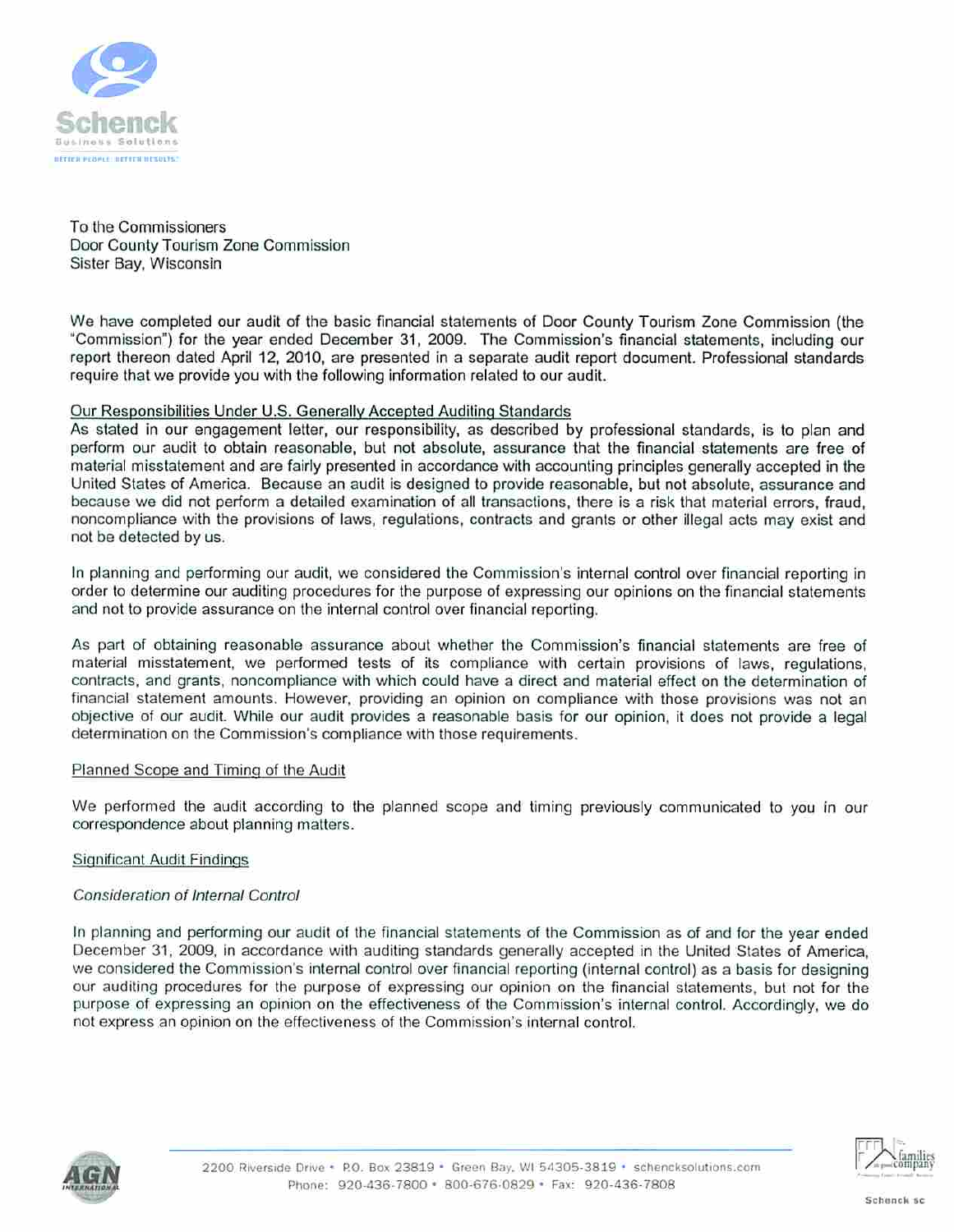Our consideration of internal control was for the limited purpose described in the preceding paragraph and would not necessarily identify all deficiencies in internal control that might be significant deficiencies or material weaknesses.

A deficiency in internal control exists when the design or operation of a control does not allow management or employees, in the normal course of performing their assigned functions, to prevent or detect and correct misstatements on a timely basis. A material weakness is a deficiency, or a combination of deficiencies, in internal control, such that there is a reasonable possibility that a material misstatement of the financial statements will be not be prevented or detected and corrected on a timely basis. A significant deficiency is a control deficiency, or a combination of control deficiencies, that is less severe than a material weakness, yet important enough to merit attention by those charged with governance. We did not identify any deficiencies in internal control over financial reporting that we consider to be material weaknesses.

# Qualitative Aspects of Accounting Practices

Management is responsible for the selection and use of appropriate accounting policies. In accordance with the terms of our engagement letter, we will advise management about the appropriateness of accounting policies and their application. The significant accounting policies used by the Commission are described in Note A to the financial statements. We noted no significant transactions entered into by the Commission during the year for which there is a lack of authoritative guidance or consensus. There are no significant transactions that have been recognized in the financial statements in a different period than when the transaction occurred.

Accounting estimates are an integral part of the financial statements prepared by management and are based on management's knowledge and experience about past and current events and assumptions about future events. We are not aware of any particularly sensitive accounting estimates used by management in the preparation of the financial statements.

### Difficulties Encountered in Performing the Audit

We encountered no significant difficulties in dealing with management in performing and completing our audit.

#### Corrected and Uncorrected Misstatements

Professional standards require us to accumulate all known and likely misstatements identified during the audit, other than those that are trivial, and communicate them to the appropriate level of management. The financial statements reflect all accounting adjustments proposed during our audit. Copies of the audit adjustments are available from management.

#### Disagreements with Management

For purposes of this letter, professional standards define a disagreement with management as a financial accounting, reporting, or auditing matter, whether or not resolved to our satisfaction, that could be significant to the financial statements or the auditor's report. We are pleased to report that no such disagreements arose during the course of our audit.

#### Management Representations

We have requested certain representations from management that are included in the management representation letter dated April 12, 2010.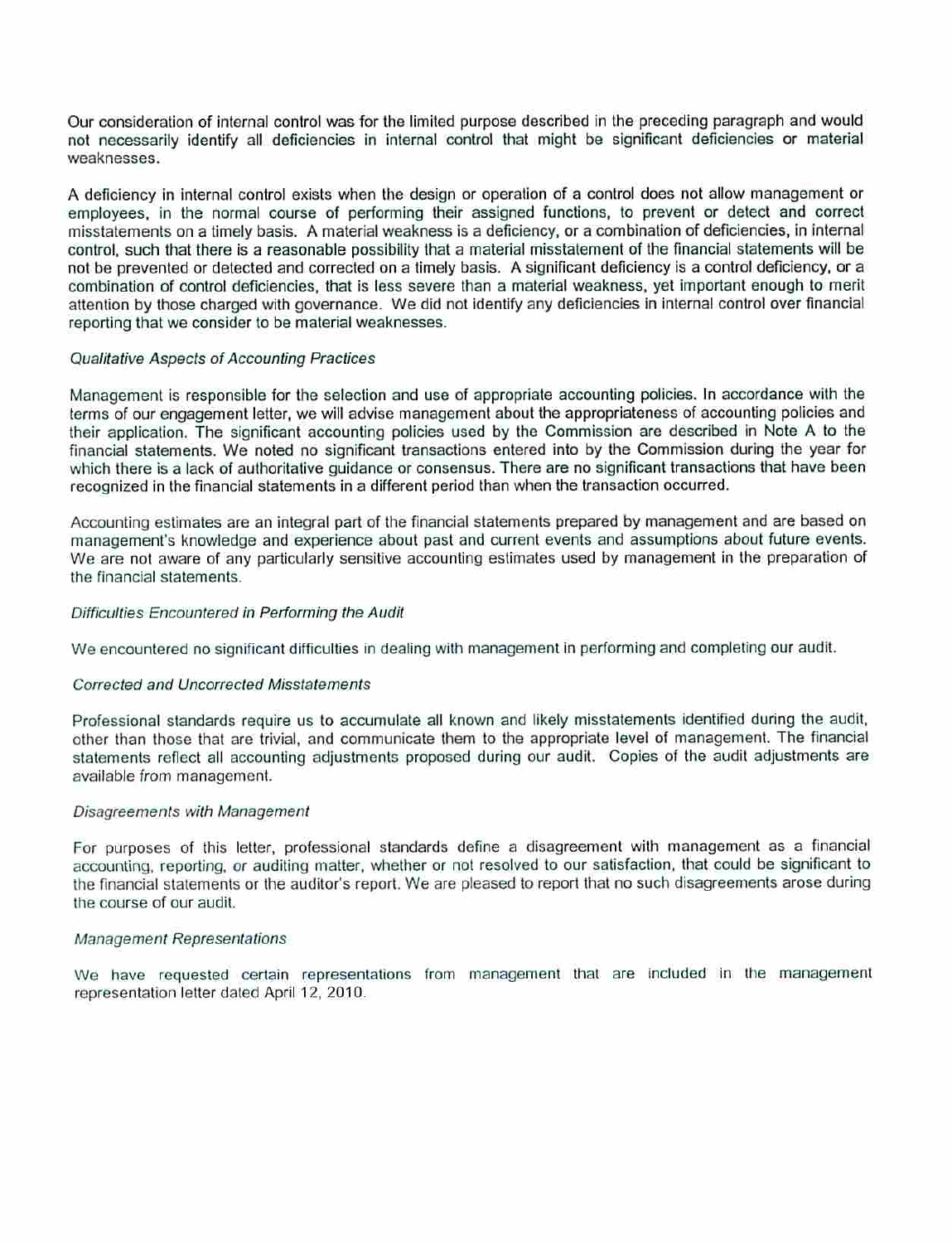## Management Consultations with Other Independent Accountants

In some cases, management may decide to consult wilh other accountants about auditing and accounting matters, similar to obtaining a "second opinion" on certain situations. If a consultation Involves application of an accounting principle to the Commission's financial statements or a determination of the type of auditor's opinion that may be expressed on those statements, our professional standards require the consulting accountant to check with us to determine that the consultant has all the relevant facts. To our knowledge, there were no such consultations with other accountants.

# Other Audit Findings or Issues

We generally discuss a variety of matters, including the application of accounting principles and auditing standards, with management each year prior to conducting the audit. These discussions occurred in the normal course of our professional relationship and our responses were not a condilion to completing the services as your auditor.

In addition, during our audit, we noted certain other matters that are presented for your consideration. We will review the status of these comments during our next audit engagement. Our comments and recommendations are intended to improve the inlernal control or result in other operating efficiencies. We will be pleased to discuss these matters in further detail at your convenience, perform any additional study of these matters, or assist you in implementing the recommendations. Our comments are summarized in the memorandum attached to this letter.

This communication, which does not affect our report dated April 12, 2010 on the financial statements of the Commission, is intended solely for the information and use of the Commissioners, management, and others within the Commission, and is not intended to be and should not be used by anyone other than these specified parties.

Sincerely,

Schench SC

Certified Public Accountants Green Bay, Wisconsin April 12. 2010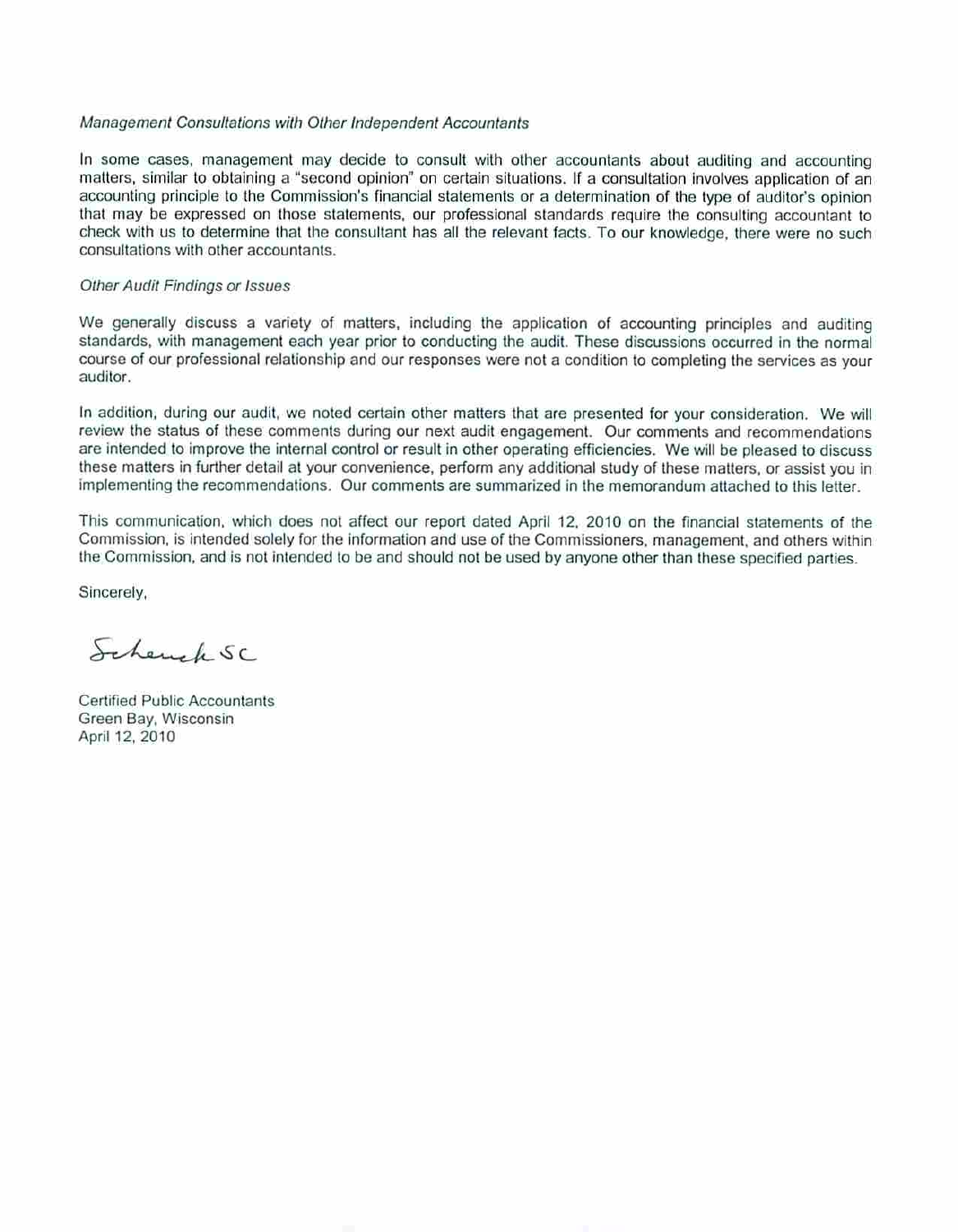# DOOR COUNTY TOURISM ZONE COMMISSION SISTER BAY, WISCONSIN

December 31, 2009

Table of Contents

| INTERNAL CONTROL COMMUNICATIONS                                           | Page No. |
|---------------------------------------------------------------------------|----------|
| Report on Internal Control Over Financial Reporting and on Compliance and |          |
| Other Matters Based on an Audit of Financial Statements Performed in      |          |
| Accordance with Government Auditing Standards                             | $1 - 2$  |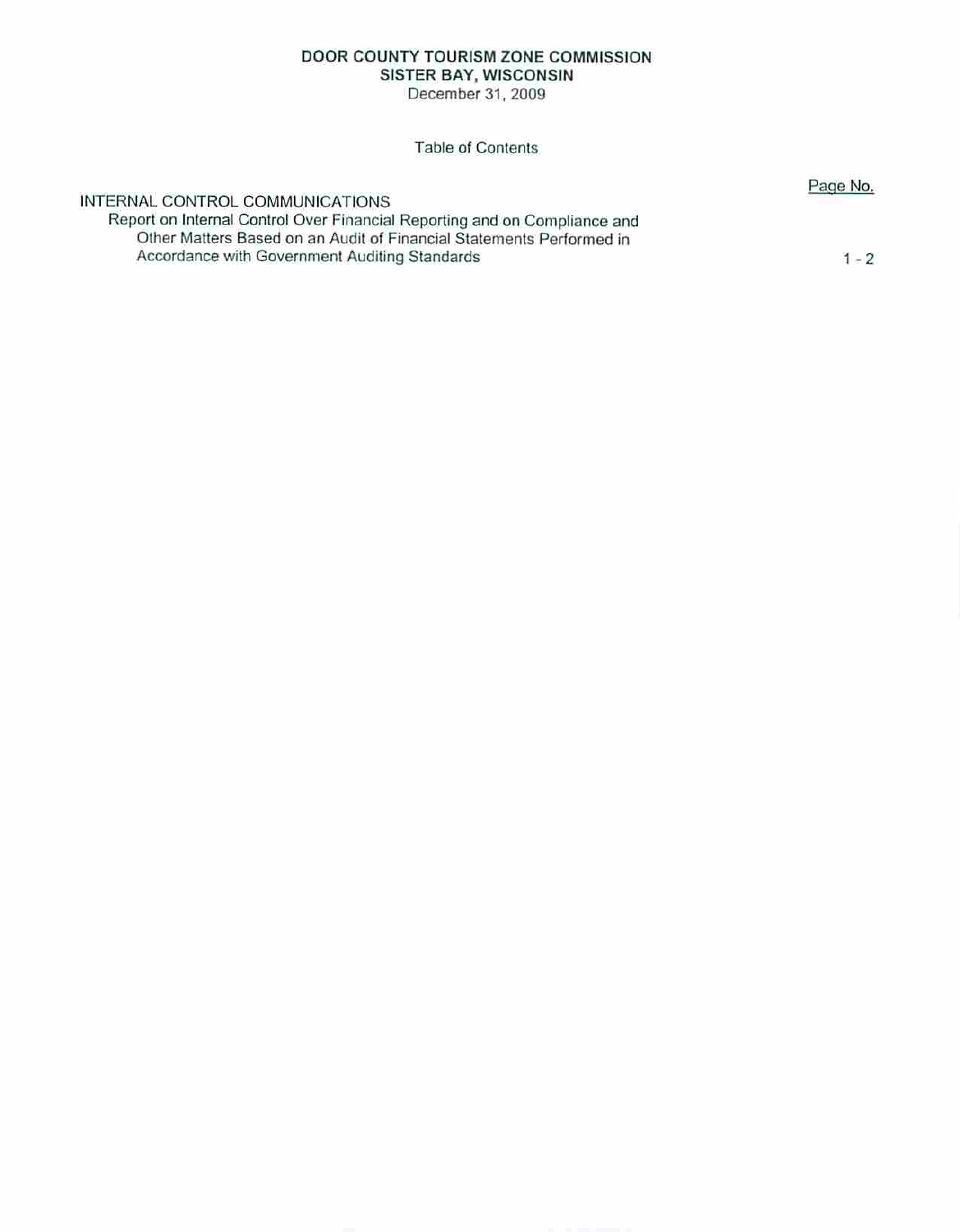

# REPORT ON INTERNAL CONTROL OVER FINANCIAL REPORTING AND ON COMPLIANCE AND OTHER MATTERS BASED ON AN AUDIT OF FINANCIAL STATEMENTS PERFORMED IN ACCORDANCE WITH GOVERNMENT AUDITING STANDARDS

To the Commissioners Door County Tourism Zone Commission Sister Bay. Wisconsin

We have audited the financial statements of the Door County Tourism Zone Commission, as of and for fhe year ended December 31, 2009 and have issued our report thereon dated April 12, 2010. We conducted our audit in accordance with auditing standards generally accepted in the United States of America and the standards applicable to financial audits contained in Government Auditing Standards, issued by the Comptroller General of the United States.

# Internal Conlrol Over Financial Reporting

In planning and performing our audit, we considered the Door County Tourism Zone Commission's internal control over financial reporting as a basis for designing our auditing procedures for the purpose of expressing our opinions on the financial statements, but not for the purpose of expressing an opinion of the effectiveness of the Door County Tourism Zone Commission's internal control over financial reporting. Accordingly, we do not express an opinion on Ihe effectiveness of the Door County Tourism Zone Commission's internal control over financial reporting.

A deficiency in internal control exists when the design or operation of a control does not allow management or employees, in the normal course of performing their assigned functions, to prevent, or detect and correct misslatements on a timely basis, A material weakness is a deficiency, or combination of deficiencies, in internal control such that there is a reasonable possibility that a material misstatement of Ihe financial statements will not be prevented, or detected and corrected, on a timely basis.

Our consideration of internal control over financial reporting was for the limited purpose described in the first paragraph of this section and was not designed to identify all deficiencies in internal control over financial reporting thai might be deficiencies, significant deficiencies or material weaknesses. We did not identify any deficiencies in internal control over financial reporting that we consider to be material weaknesses, as defined above.

# Compliance and Other Matters

As part of obtaining reasonable assurance about whether the Door County Tourism Zone Commission's financial statements are free of material misstatement, we performed tests of its compliance with certain provisions of laws, regulations, contracts and grant agreements, noncompliance with which could have a direct and material effect on the determination of basic financial statement amounts. However, providing an opinion on compliance with those provisions was not an objective of our audit, and accordingly, we do not express such an opinion. The results of our lests disclosed no instances of noncompliance or other matters Ihal are required lo be reported under Government Auditing Standards.